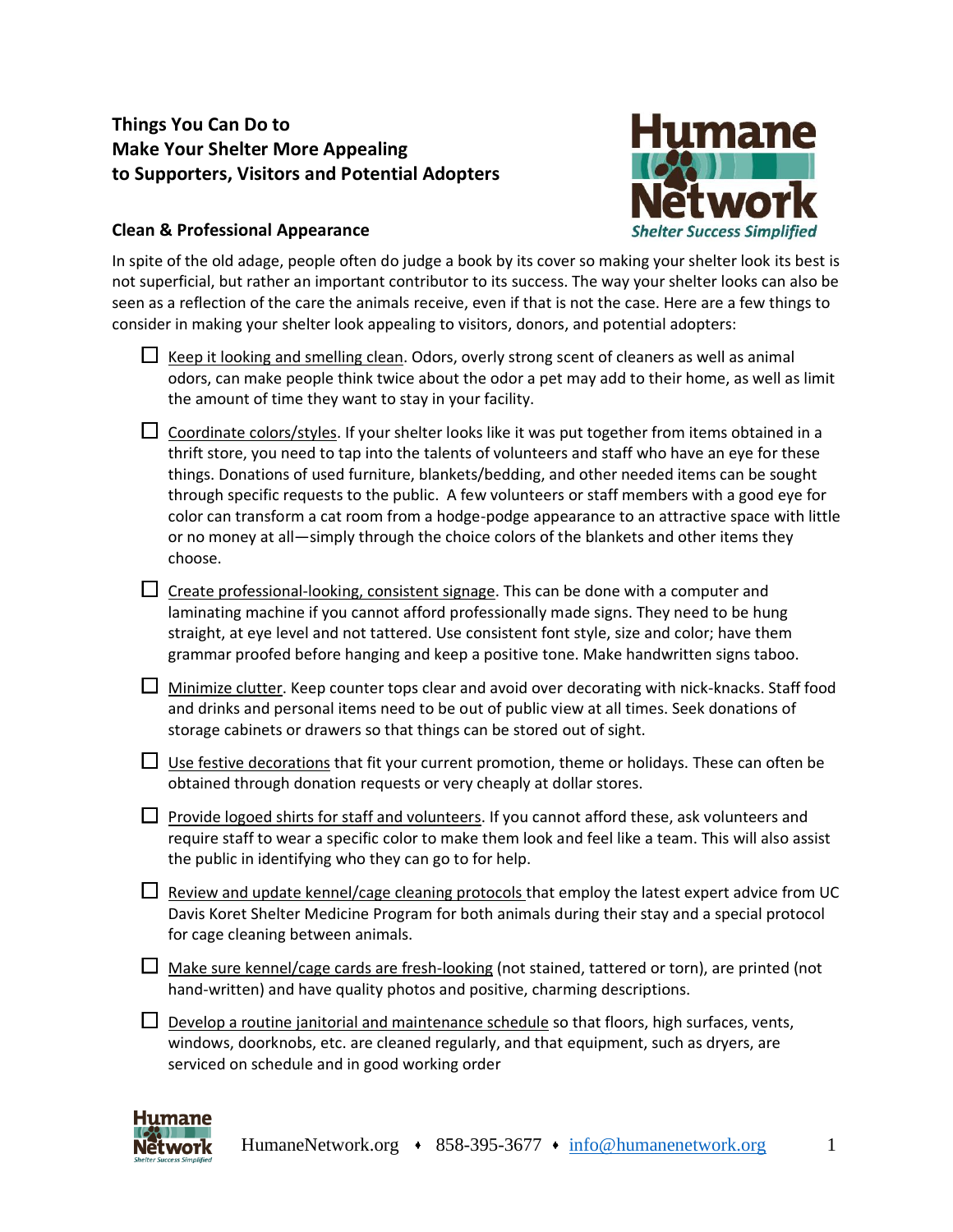$\Box$  Institute routine walk-throughs for management. Cleanliness is an ongoing process in an animal shelter and the only way to really monitor it is to walk through the building daily. When you walk through the shelter imagine that you are seeing it for the very first time and take care to observe details you may overlook if moving faster, such as dust, grime, clutter, poor signage, etc.

#### **Welcoming & Positive Atmosphere**

Making sure that visitors feel welcome is an important part of adoption success. Here are a few of the keys to success:

| $\Box$ Hire/recruit friendly and customer-focused staff and volunteers. Don't underestimate the value |
|-------------------------------------------------------------------------------------------------------|
| of a genuine smile or a friendly word from staff. Train all staff members to say hello to             |
| everyone they encounter and, if they cannot help right away, to take a second to recognize            |
| the person and let them know that they will be with them soon.                                        |

| $\Box$ Recruit volunteer greeters to say hello to everyone who comes in the door and help guide them |
|------------------------------------------------------------------------------------------------------|
| to where they want to go.                                                                            |

 $\Box$  Celebrate adoptions by ringing a bell, clapping, or some other happy sendoff you can devise for new pet adopters. Visibly track progress toward adoptions goals so that everyone can share the successes. It makes the adopter feel special and appreciated and reminds staff and volunteers of the true mission.

 $\Box$  Provide name tags for staff and volunteers.

 $\Box$  Train staff to engage people in dialogue so that they ask open-ended questions that cannot be answered with a yes or a no. Role playing can help staff members understand how things come across to the visitor and develop a style of engaging people that works for them. Staff members who see the value in treating everyone with compassion and respect, even if they are surrendering an animal or being turned down for an adoption, are valuable assets to your organization's reputation.

### **Effective & Efficient Processes**

Making things easy for people who wish to adopt will increase your adoptions and create positive wordof-mouth promotion for your organization. Consider these suggestions:

| Open at times/days that are convenient to the public so that working people can come in to |
|--------------------------------------------------------------------------------------------|
| adopt. Schedules can be shifted back to keep expenses the same.                            |

|  | Don't miss out on an adoption opportunity because it's closing time. Adoptions should be        |
|--|-------------------------------------------------------------------------------------------------|
|  | completed, rather than telling people you are closed and asking them to return. Schedule        |
|  | staff so that coverage is available for 30 minutes after the front doors close. If there are no |
|  | pending adoptions, staff can leave or prepare for the next day.                                 |

 $\Box$ Train staff and volunteers so that they can provide accurate information for the public or they know where to go get answers. A simple listing or brief guide can help ensure that inquiries are properly re-directed by busy staff.